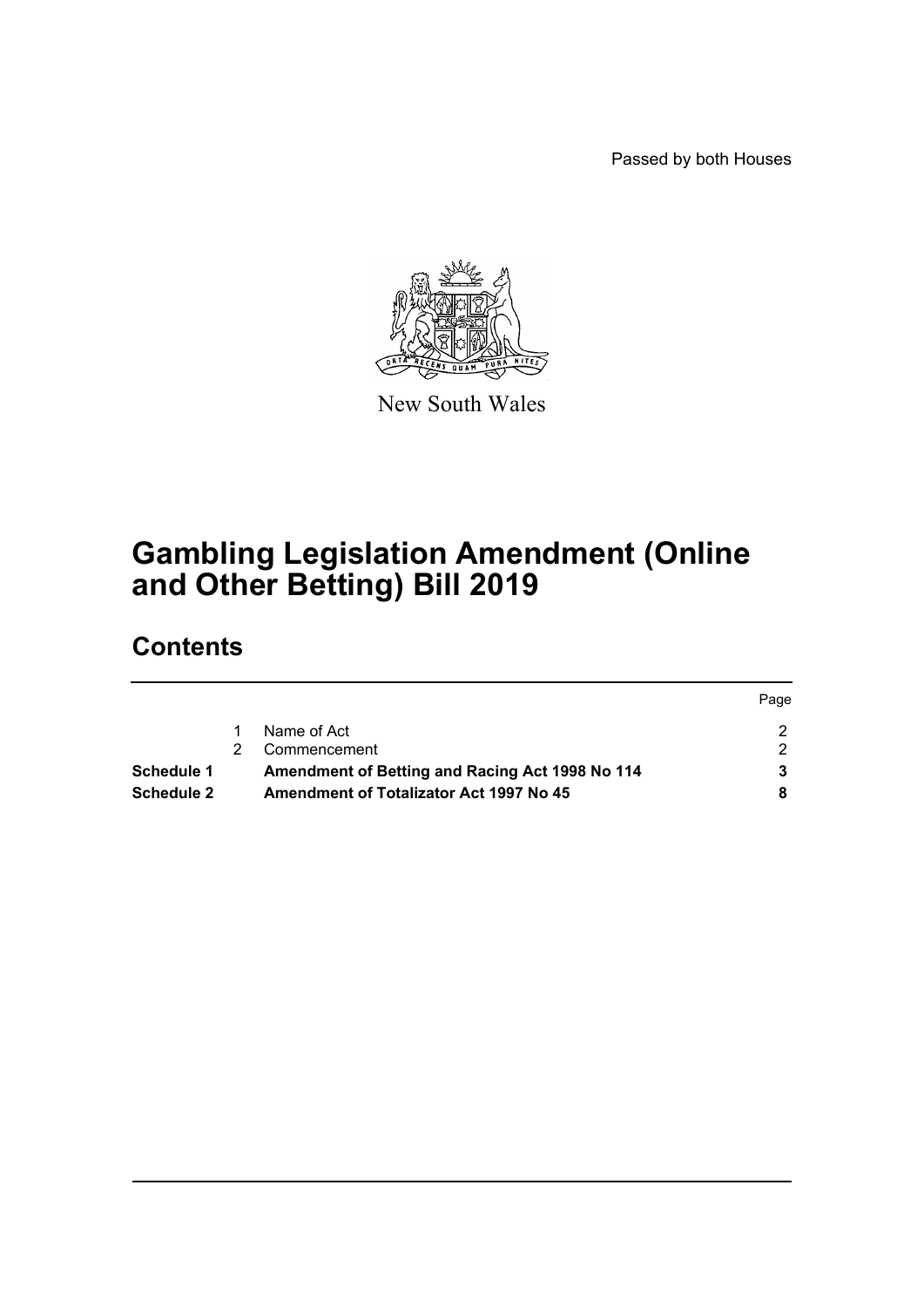*I certify that this PUBLIC BILL, which originated in the LEGISLATIVE COUNCIL, has finally passed the LEGISLATIVE COUNCIL and the LEGISLATIVE ASSEMBLY of NEW SOUTH WALES.*

*Legislative Council 2019* *Clerk of the Parliaments*



New South Wales

# **Gambling Legislation Amendment (Online and Other Betting) Bill 2019**

Act No , 2019

An Act to amend the *Betting and Racing Act 1998* and the *Totalizator Act 1997* with respect to advertisements and betting accounts; and for other purposes.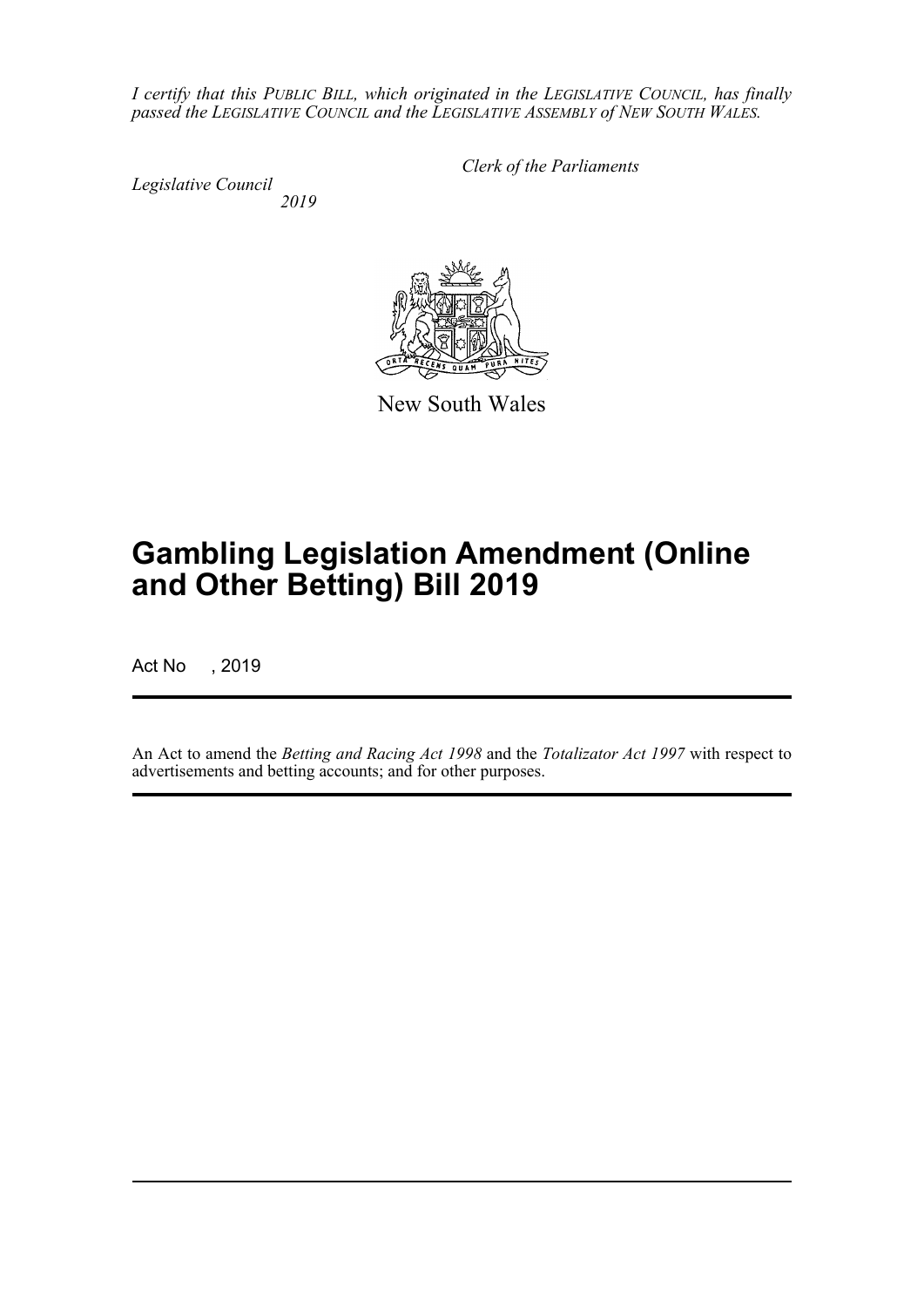Gambling Legislation Amendment (Online and Other Betting) Bill 2019 [NSW]

# <span id="page-2-0"></span>**The Legislature of New South Wales enacts—**

## **1 Name of Act**

This Act is the *Gambling Legislation Amendment (Online and Other Betting) Act 2019*.

# <span id="page-2-1"></span>**2 Commencement**

This Act commences on the date of assent to this Act.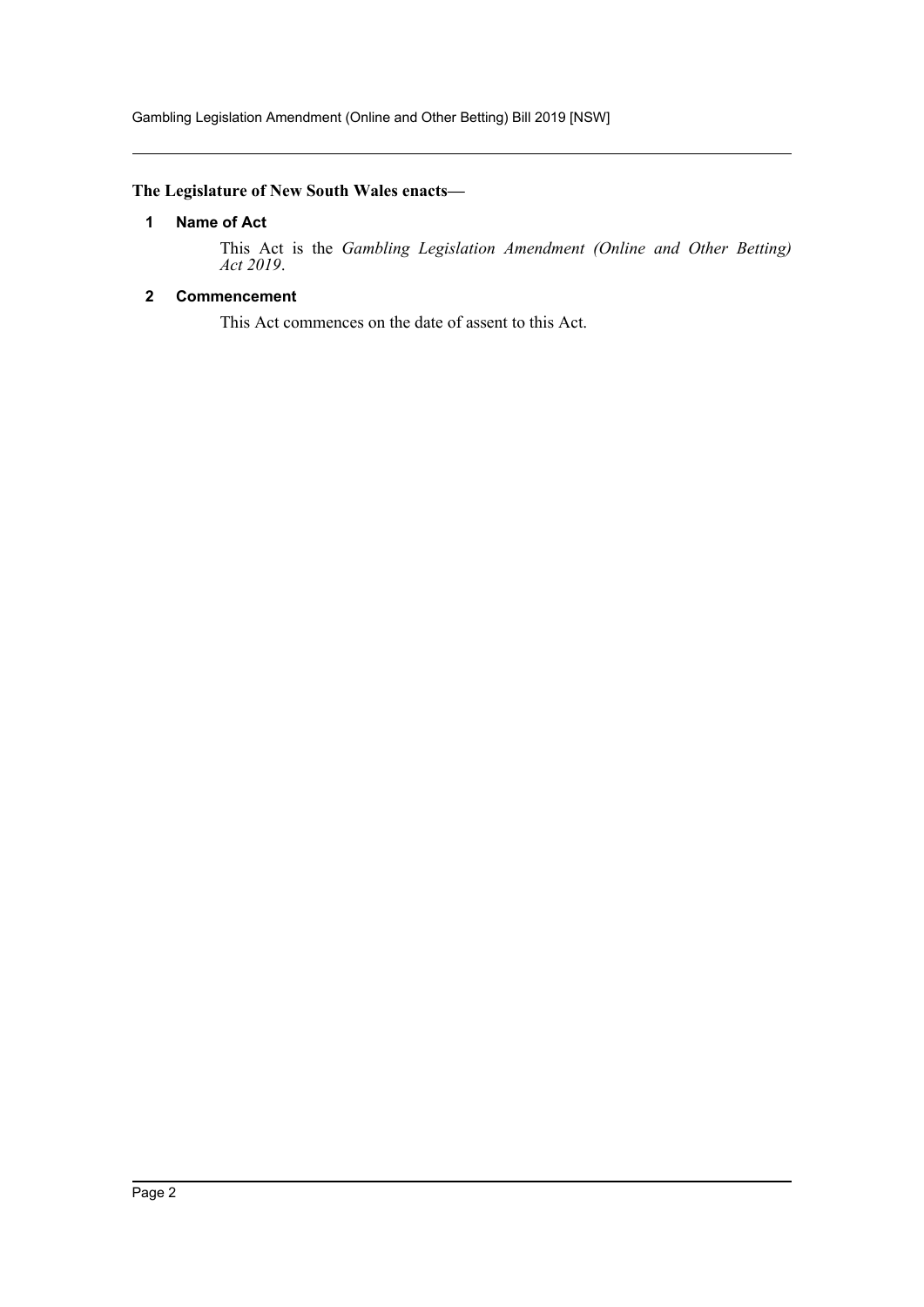# <span id="page-3-0"></span>**Schedule 1 Amendment of Betting and Racing Act 1998 No 114**

## **[1] Part 4A, heading**

Omit "**and inducements**". Insert instead "**, inducements and betting accounts**".

#### **[2] Section 33G Interpretation**

Insert in alphabetical order in section 33G(1)—

*betting account* means an account held with a licensed betting service provider for the purposes of enabling the holder of the account to place a bet with the provider.

#### **[3] Section 33GA**

Insert after section 33G—

#### **33GA Inducements**

- (1) In this Part, *inducement* includes—
	- (a) the offer of a credit, voucher, reward or other benefit, or
	- (b) the offer of a gambling product, or the offer of a condition or other aspect of a gambling product, that includes additional benefits or enhancements, or
	- (c) the offer of a gambling product, or the offer of a condition or other aspect of a gambling product, that is declared by the regulations to be a prohibited inducement.
- (2) A reference to an inducement in this Part includes an inducement that involves an offer that is not available to persons resident in New South Wales.
- (3) A reference to an inducement in this Part (other than in sections 33J and 33JA) does not include an inducement published or communicated by a licensed betting service provider to a person who has a betting account with the provider at the time an advertisement containing the inducement is published or the availability of the inducement is communicated to the person.

#### **[4] Section 33H Prohibitions on gambling-related advertisements**

Omit "50" and "500" wherever occurring in the penalty provision in section 33H(1), (4) and (5).

Insert instead "100" and "1000", respectively.

# **[5] Section 33H(3)**

Omit the subsection.

#### **[6] Section 33HA**

Insert after section 33H—

#### **33HA Prohibition on direct marketing**

(1) A non-proprietary association or licensed betting service provider or other person must not provide a gambling advertisement directly to a betting account holder by email, SMS text message or other direct means, unless the holder has given express and informed consent to receiving gambling advertisements directly by that means and has not withdrawn the consent.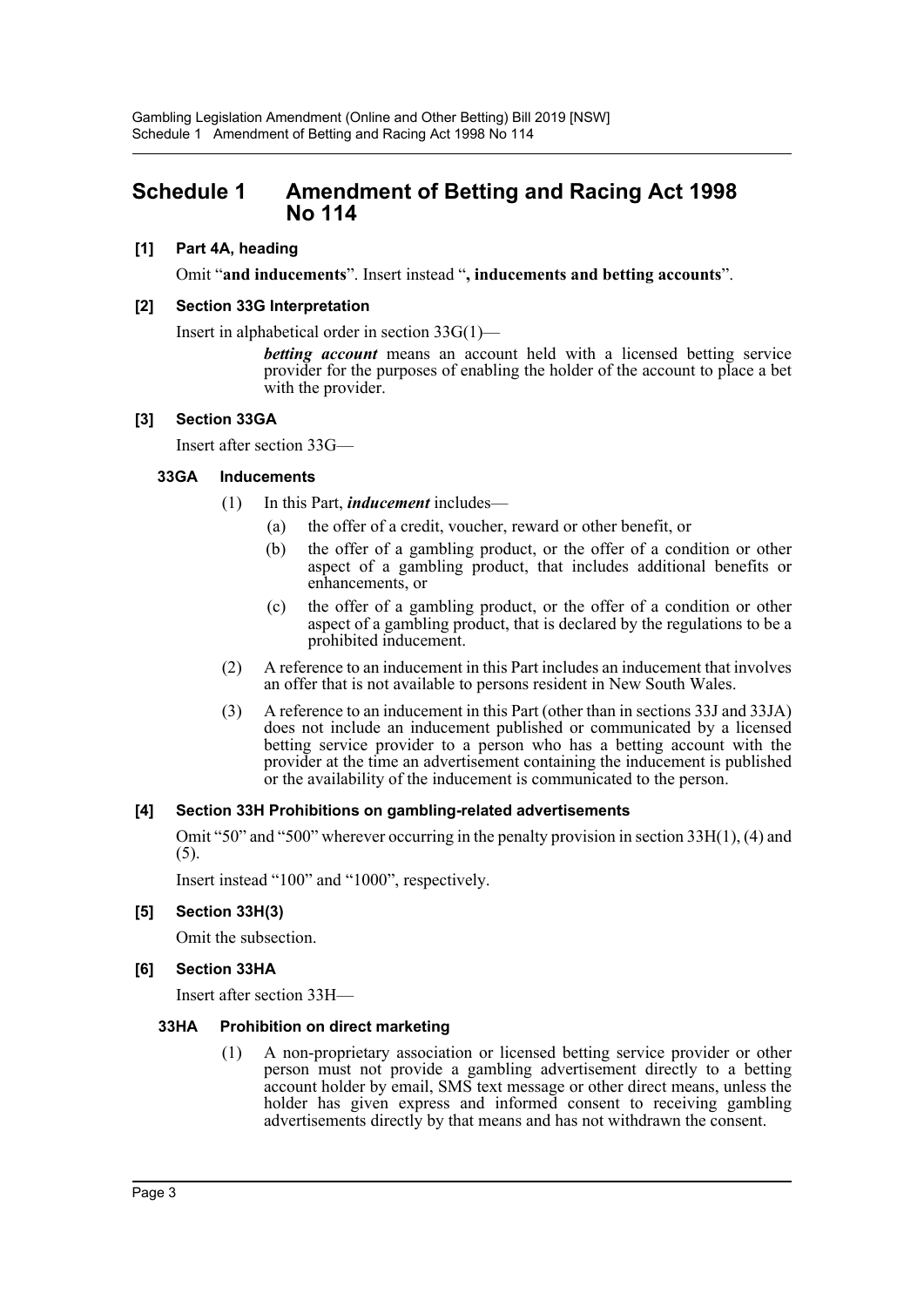- (2) A non-proprietary association or licensed betting service provider or other person must not provide a gambling advertisement directly to a betting account holder by email, SMS text message or other direct means, unless the holder is provided with a means by which the holder can easily unsubscribe from receiving gambling advertisements.
- (3) A person who requests a licensed betting service provider to close the person's betting account is taken to have withdrawn consent to receive all gambling advertisements from or on behalf of the provider.
- (4) A person is taken to have withdrawn consent to receive all gambling advertisements from or on behalf of the provider if the person has not logged into the person's betting account for a period of 12 months.
- (5) For the purposes of this section, the withdrawal of consent to receive gambling advertisements takes effect 24 hours after a betting account holder notifies the licensed betting service provider that provides the account of the withdrawal of consent.
- (6) A person (other than a non-proprietary association or a licensed betting service provider) does not commit an offence under this section in respect of the provision of a gambling advertisement if—
	- (a) the gambling advertisement was in the form provided (directly or indirectly) or approved by or on behalf of a non-proprietary association or a licensed betting service provider for the purposes of being provided, and
	- (b) the person has not been notified by or on behalf of the Minister that the publication or communication of the gambling advertisement may contravene this section.

Maximum penalty—

- (a) for an individual—100 penalty units, or
- (b) for a corporation—1000 penalty units.

# **[7] Sections 33JA–33JC**

Insert after section 33J—

## **33JA Prohibited inducements**

- (1) A non-proprietary association or licensed betting service provider or other person must not offer or supply, or cause to be offered or supplied, an inducement to a person for that person—
	- (a) to open a betting account, or
	- (b) to invite another person to open a betting account, or
	- (c) not to close a betting account.
- (2) A non-proprietary association or licensed betting service provider or other person must not offer or supply, or cause to be offered or supplied, an inducement to a person for that person to consent, or to not withdraw the person's consent, to receiving gambling advertisements.
- (3) Without limiting subsection (1), a licensed betting service provider must not offer or supply, or cause to be offered or supplied, a free bet to the holder of a betting account, unless all payouts from the free bet may be withdrawn from that account at any time.
- (4) A person (other than a non-proprietary association or a licensed betting service provider) does not commit an offence under this section in respect of the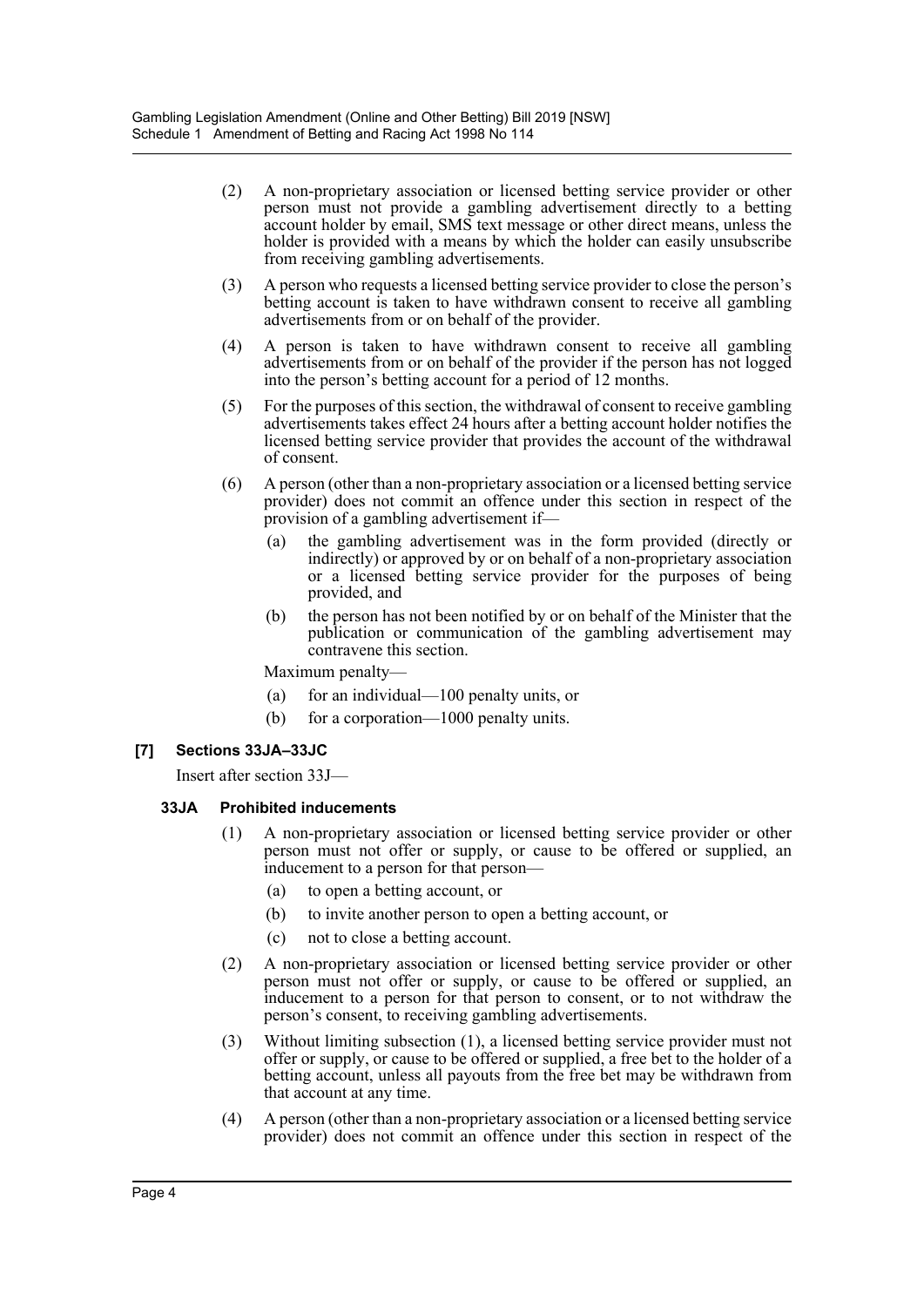provision of offering an inducement or causing an inducement to be offered if—

- (a) the offer was in the form provided (directly or indirectly) or approved by or on behalf of a non-proprietary association or a licensed betting service provider for the purposes of being offered, and
- (b) the person has not been notified by or on behalf of the Minister that the offer may contravene this section.
- (5) In this section—

*free bet* has the same meaning as it has in Part 4 of the *Betting Tax Act 2001*. Maximum penalty—

- (a) for an individual—100 penalty units, or
- (b) for a corporation—1000 penalty units.

#### **33JB Deposit limits for betting accounts**

- (1) A licensed betting service provider that provides betting accounts must establish a scheme in accordance with this section that provides for the following—
	- (a) before the account is opened, the provider must require the potential betting account holder to indicate the limit on the amount of money that the holder may deposit into the betting account in a specified period and the period for which the particular limit is to apply (a *deposit limit*) or, if the potential holder does not wish to apply a limit, to expressly refuse to apply a deposit limit,
	- (b) a betting account opened with the provider must be subject to the limit so specified by the holder, unless the holder has expressly refused to apply a deposit limit,
	- (c) the provider must not accept an amount from the holder that exceeds the deposit limit,
	- (d) the holder may decrease the deposit limit at any time, with immediate effect,
	- (e) the holder may increase the deposit limit at any time, but an increase does not take effect until 7 days after the increase was requested.
- (2) The licensed betting service provider must ensure that the process for setting or changing a deposit limit is explained in plain language to a betting account holder or potential betting account holder and is prominently displayed—
	- (a) on the licensed betting service provider's website, and
	- (b) if the holder is able to place a bet using an internet application, website or datacasting service, at the place at which the holder accesses the holder's account or via a single link from that place.
- (3) At the time a person opens a betting account and at least once every 12 months after a betting account is opened, the licensed betting service provider must provide information about the scheme and how it works to the person.
- (4) At least once every 12 months after a betting account is opened, the licensed betting service provider must—
	- (a) if the holder has set a deposit limit under the scheme—ask the holder if the holder wishes to change the deposit limit, and
	- (b) if the holder has refused to apply a deposit limit to the betting account ask the holder if the holder wishes to set a deposit limit.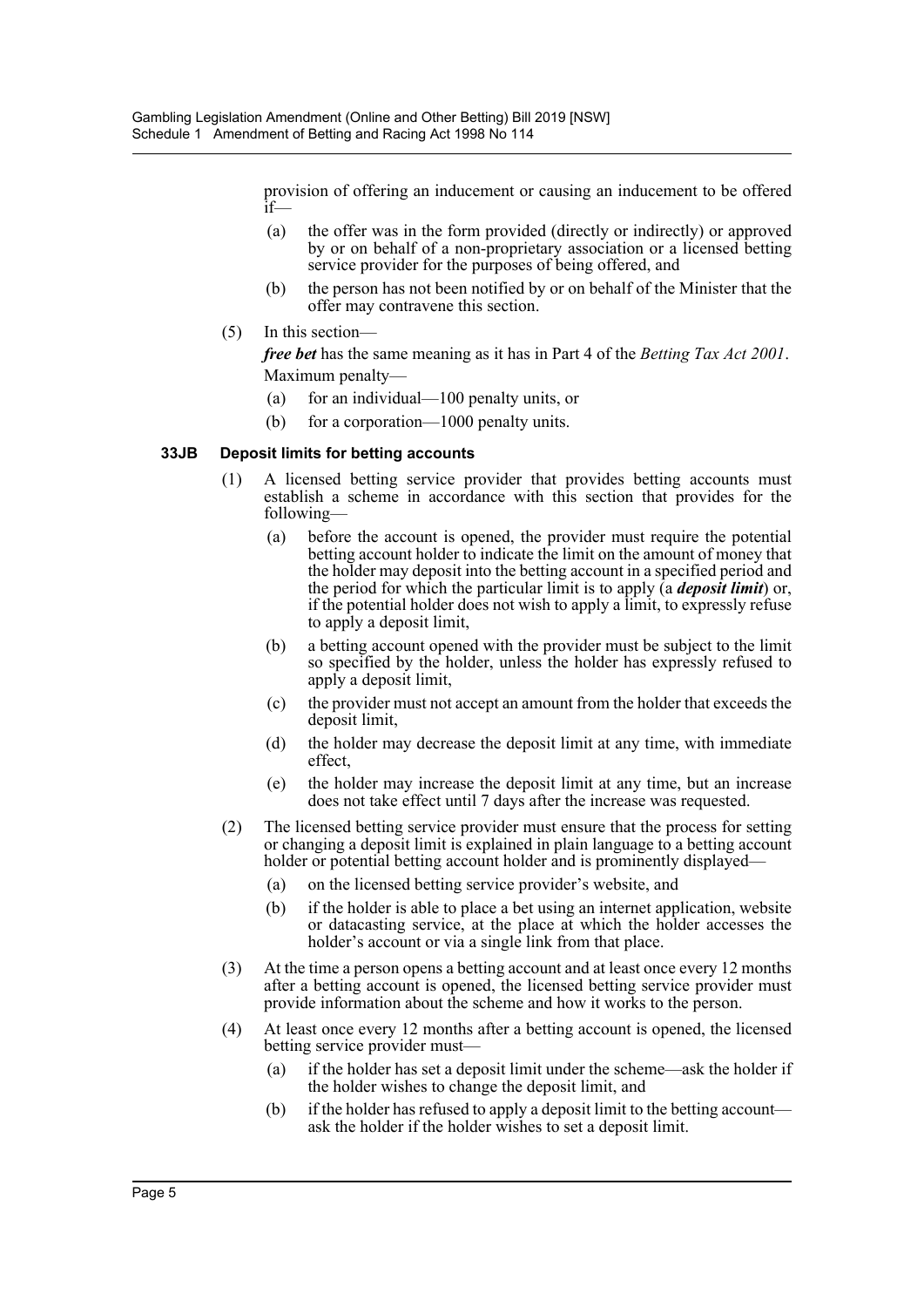- (5) However, the licensed betting service provider must not provide the information under subsection (3) to a holder, or ask a holder about the matters specified in subsection (4), if the holder has not placed a bet using the account within the previous 12 months.
- (6) The regulations may provide for the manner in which information is to be provided, or a request or refusal made, under this section. Maximum penalty—
	- (a) for an individual—100 penalty units, or
	- (b) for a corporation—1000 penalty units.

## **33JC Closing betting accounts**

- (1) A licensed betting service provider that provides betting accounts must ensure that the process for closing a betting account—
	- (a) is simple and easy for the holder to use, and
	- (b) permits the account to be closed using any means by which the holder may place a bet and by telephone and email.
- (2) A licensed betting service provider that provides betting accounts must ensure that the process for closing a betting account is prominently displayed—
	- (a) on the licensed betting service provider's website, and
	- (b) if the holder is able to place a bet using an internet application, website or datacasting service, at the place at which the holder accesses the holder's account or via a single link from that place.
- (3) If the provider of a betting account that enables the holder to place a bet only by telephone does not have a website, the licensed betting service provider is not required to comply with subsection (2) but must provide details of the process for closing the account if requested to do so by the holder.
- (4) If a licensed betting service provider receives a request from a betting account holder to close the holder's account, the provider must—
	- (a) immediately cease to accept new bets from the holder, and
	- (b) close the account as soon as practicable after all bets made before the request are finalised.
- (5) The regulations may provide for the manner in which information is to be provided, or a request made, under this section. Maximum penalty—
	- (a) for an individual—100 penalty units, or
	- (b) for a corporation—1000 penalty units.

#### **[8] Section 36AA Liability of directors etc for offences by corporation—offences attracting executive liability**

Insert after section  $36AA(1)(a)(iii)$ —

(iiia) section 33HA,

# **[9] Section 36AA(1)(a)(vi)–(viii)**

Omit "or" from section  $36AA(1)(a)(v)$ . Insert instead—

- (vi) section 33JA,
- (vii) section 33JB,
- (viii) section 33JC, or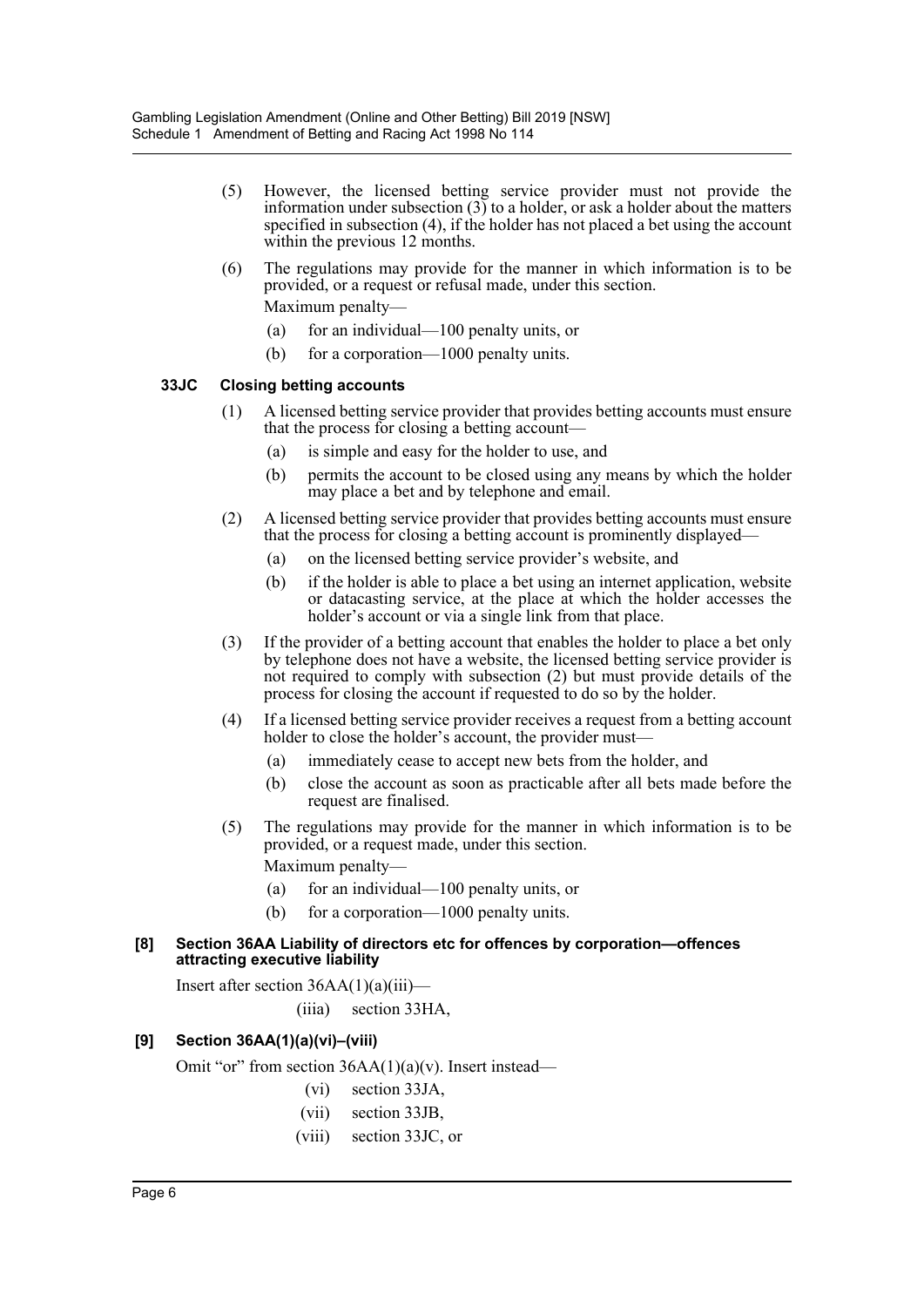# **[10] Schedule 1 Savings and transitional provisions**

Insert at the end of the Schedule, with appropriate Part and clause numbering—

# **Part Provisions consequent on enactment of Gambling Legislation Amendment (Online and Other Betting) Act 2019**

# **Application of amendments relating to betting accounts**

- (1) Sections 33HA and 33JA, as inserted by the *Gambling Legislation Amendment (Online and Other Betting) Act 2019*, extend to betting account holders who held an account with a licensed betting service provider immediately before the commencement of the section concerned.
- (2) Sections 33JB and 33JC, as inserted by the *Gambling Legislation Amendment (Online and Other Betting) Act 2019*, extend to betting accounts held by persons with a licensed betting service provider immediately before the commencement of the section concerned.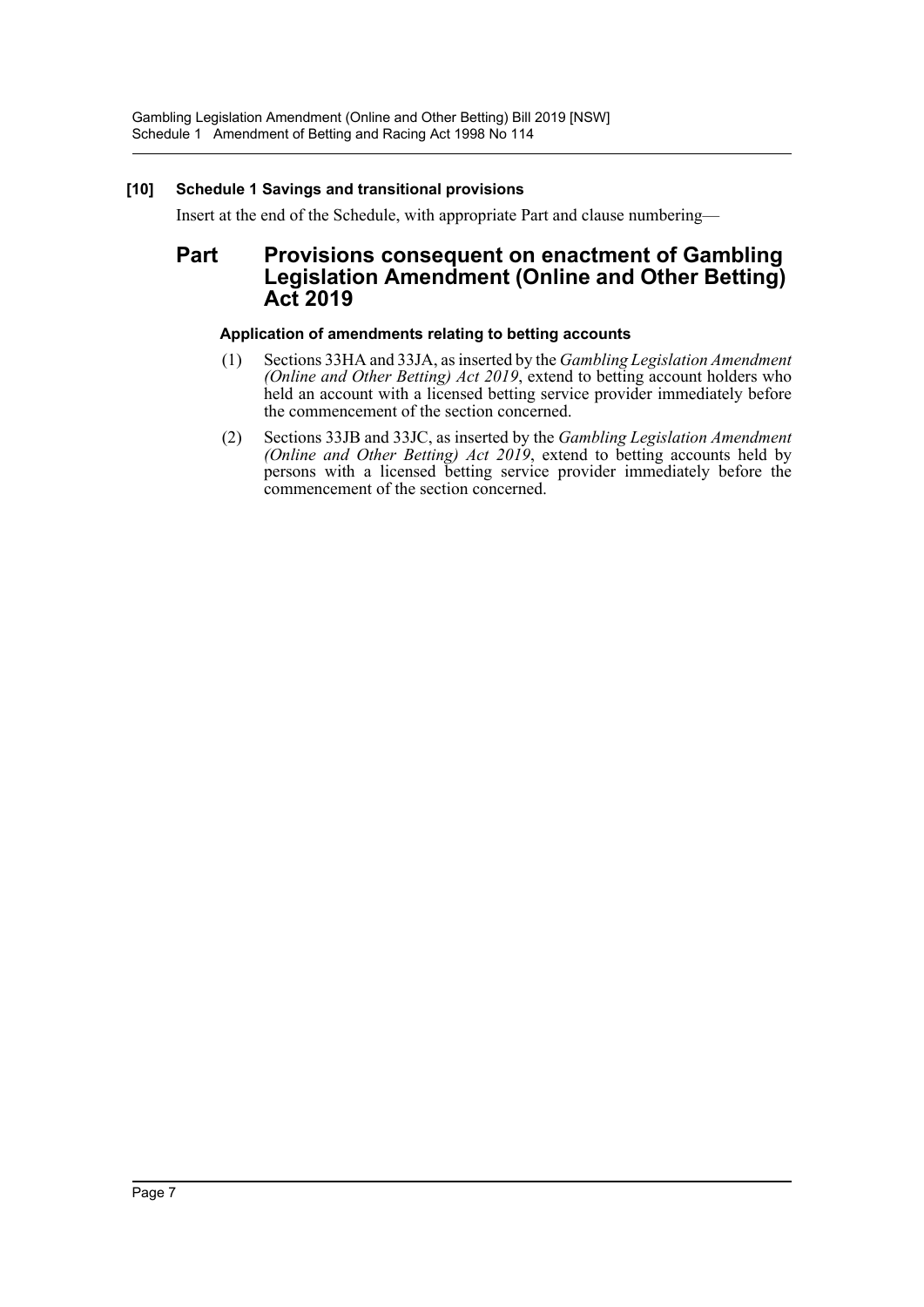# <span id="page-8-0"></span>**Schedule 2 Amendment of Totalizator Act 1997 No 45**

## **[1] Section 79 Interpretation**

Insert in alphabetical order in section 79(1)—

*betting account* means an account held with a licensee for the purposes of enabling the holder of the account to place a bet with the licensee.

#### **[2] Section 79A**

Insert after section 79—

#### **79A Inducements**

- (1) In this Part, *inducement* includes—
	- (a) the offer of a credit, voucher, reward or other benefit, or
	- (b) the offer of a gambling product, or the offer of a condition or other aspect of a gambling product, that includes additional benefits or enhancements, or
	- (c) the offer of a gambling product, or the offer of a condition or other aspect of a gambling product, that is declared by the regulations to be a prohibited inducement.
- (2) A reference to an inducement in this Part includes an inducement that involves an offer that is not available to persons resident in New South Wales.
- (3) A reference to an inducement in this Part (other than in section 80B) does not include an inducement published or communicated by a licensee to a person who has a betting account with the licensee at the time an advertisement containing the inducement is published or the availability of the inducement is communicated to the person.

#### **[3] Section 80 Prohibitions on totalizator advertisements**

Omit section 80(3).

# **[4] Section 80AA**

Insert after section 80A—

#### **80AA Prohibition on direct marketing**

- (1) A licensee or other person must not provide a totalizator advertisement directly to the betting account holder by email, SMS text message or other direct means, unless the holder has given express and informed consent to receiving totalizator advertisements directly by that means and has not withdrawn the consent.
- (2) A licensee or other person must not provide a totalizator advertisement directly to the betting account holder by email, SMS text message or other direct means, unless the holder is provided with a means by which the holder can easily unsubscribe from receiving totalizator advertisements.
- (3) A person who requests a licensee to close the person's betting account is taken to have withdrawn consent to receive all totalizator advertisements from or on behalf of the licensee.
- (4) For the purposes of this section, the withdrawal of consent to receive totalizator advertisements takes effect 24 hours after the holder of the betting account notifies the licensee that provides the account of the withdrawal of consent.